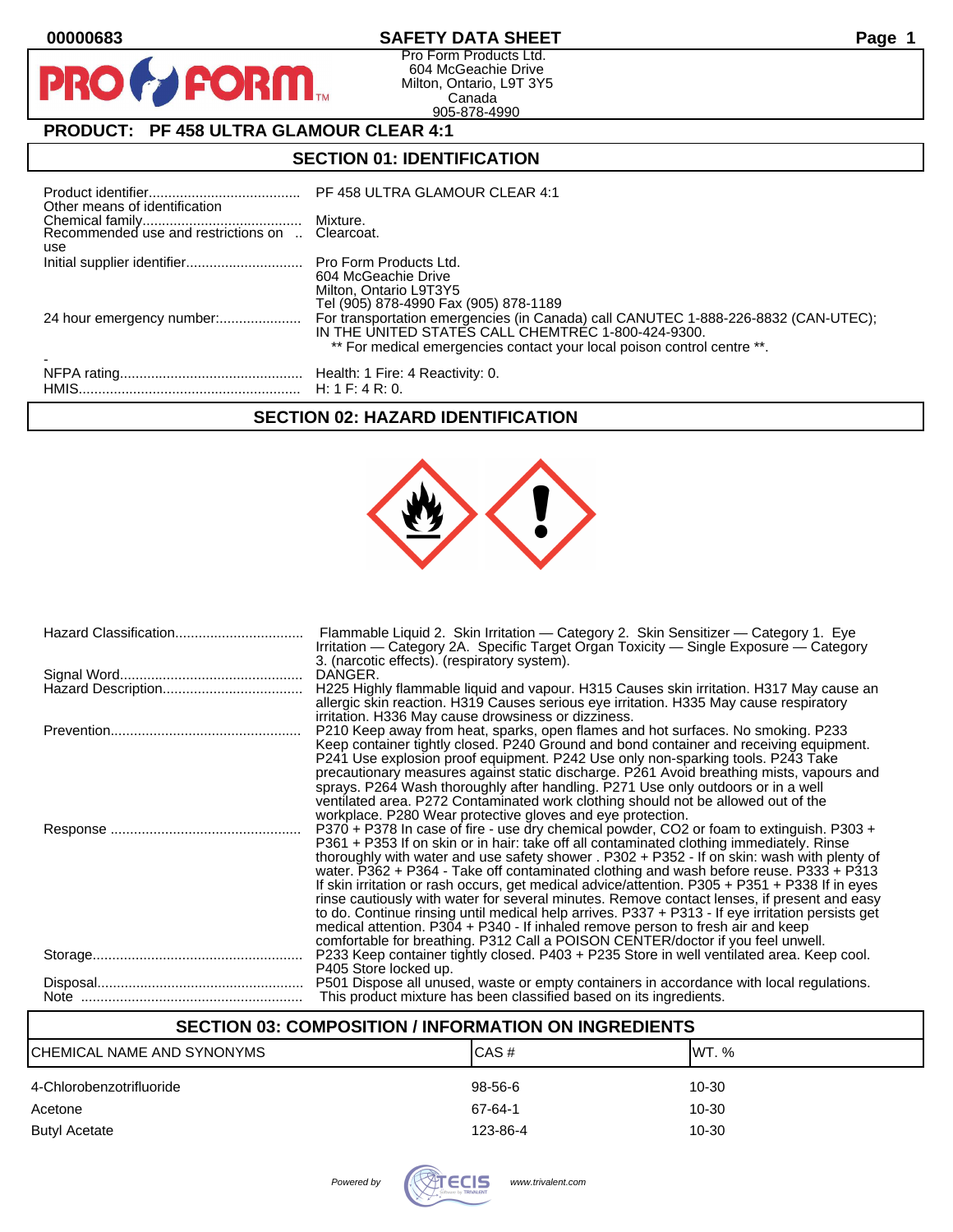#### **PRODUCT: PF 458 ULTRA GLAMOUR CLEAR 4:1**

## **SECTION 03: COMPOSITION / INFORMATION ON INGREDIENTS**

Bis (1,2,2,6,6- Pentamethyl-4- Piperidyl) Sebacate 41556-26-7 41556-26-7 0.1-1

<<The actual concentration(s) withheld as a trade secret>> .

| <b>SECTION 04: FIRST-AID MEASURES</b>                            |                                                                                                                                                                                                                                                                                                                                                                                                    |  |
|------------------------------------------------------------------|----------------------------------------------------------------------------------------------------------------------------------------------------------------------------------------------------------------------------------------------------------------------------------------------------------------------------------------------------------------------------------------------------|--|
|                                                                  | If inhaled, remove to fresh air. If not breathing, give artificial respiration. If breathing is                                                                                                                                                                                                                                                                                                    |  |
|                                                                  | difficult, give oxygen, obtain medical attention.<br>If swallowed, do not induce vomiting. Give large quantity of water. Call a physician<br>immediately. Never give anything by mouth to an unconscious person. If spontaneous<br>vomiting occurs have victim lean forward with head down to prevent aspiration of fluid into<br>the lungs.                                                       |  |
|                                                                  | Immediately remove all contaminated clothing; flush skin with water for at least 15 minutes.<br>If irritation persists, seek medical attention.                                                                                                                                                                                                                                                    |  |
|                                                                  | In case of contact, immediately flush eyes, keeping eyelids open, with plenty of water for at<br>least 15 minutes. Check for and remove any contact lenses, if safe and easy to do so.<br>Consult a physician if irritation continues.                                                                                                                                                             |  |
| Most important symptoms and effects,<br>whether acute or delayed | Harmful if swallowed, in contact with skin or if inhaled. Causes skin and eye irritation.<br>Symptoms may include stinging, tearing, redness, swelling, and blurred vision. Direct<br>contact with eyes may cause temporary irritation. Can cause skin sensitization. Vapors<br>have a narcotic effect and may cause headache, fatigue, dizziness and nausea. May cause<br>respiratory irritation. |  |
|                                                                  | Treat victims symptomatically. In the event of an incident involving this product ensure that<br>medical authorities are provided a copy of this safety data sheet.                                                                                                                                                                                                                                |  |

#### **SECTION 05: FIRE-FIGHTING MEASURES**

| Suitable and unsuitable extinguishing                                                                  | "Alcohol" foam, CO2, dry chemical. Do not use water in a jet.                                                                                                                                                                                                                                                                                                                                                                                                                                                                                                       |
|--------------------------------------------------------------------------------------------------------|---------------------------------------------------------------------------------------------------------------------------------------------------------------------------------------------------------------------------------------------------------------------------------------------------------------------------------------------------------------------------------------------------------------------------------------------------------------------------------------------------------------------------------------------------------------------|
| media<br>Specific hazards arising from the<br>hazardous product, such as the nature of                 | Extremely flammable. Thermal decomposition products are toxic. May include: Oxides of<br>carbon (CO, CO2). Hydrocarbon fumes and smoke.                                                                                                                                                                                                                                                                                                                                                                                                                             |
| any hazardous combustion products<br>Special protective equipment and<br>precautions for fire-fighters | Firefighter should be equipped with self-contained breathing apparatus and full protective<br>clothing to protect against potentially toxic and irritating fumes. Cool fire-exposed<br>containers with cold water spray. Heat will cause pressure buildup and may cause<br>explosive rupture. Solvent vapours may be heavier than air and may build up and travel<br>along the ground to an ignition source, which may result in a flash back to the source of the                                                                                                  |
| Unusual fire / explosion hazards                                                                       | vapours.<br>Extremely flammable. Solvent vapours may be heavier than air and may build up and travel<br>along the ground to an ignition source, which may result in a flash back to the source of the<br>vapours. Acetone is a highly flammable liquid. It is easily ignited in the presence of heat, an<br>ignition source such as a naked flame or a spark (including electrostatic discharge).<br>Aqueous solutions of acetone can also ignite. Acetone vapors are heavier than air and can<br>travel a long distance to an ignition source and cause flashback. |

### **SECTION 06: ACCIDENTAL RELEASE MEASURES**

| Personal precautions, protective<br>equipment and emergency procedures | Extremely flammable liquid. No action shall be taken involving any personal risk or without<br>suitable training. Equipment should be grounded. Take precautions against static<br>discharge. Use non-sparking tools and equipment to pick up the spilled material. Isolate<br>area and keep unauthorized people away. Do not walk through spilled material. Wear<br>recommended protective equipment. Ventilate. Open windows and doors to allow air<br>circulation. Dike area to prevent spreading. The use of absorbent socks or spill pillows<br>may be required. Stop leak if safe to do so. Prevent runoff into drains, sewers, and other<br>waterways.                                                                                                       |
|------------------------------------------------------------------------|---------------------------------------------------------------------------------------------------------------------------------------------------------------------------------------------------------------------------------------------------------------------------------------------------------------------------------------------------------------------------------------------------------------------------------------------------------------------------------------------------------------------------------------------------------------------------------------------------------------------------------------------------------------------------------------------------------------------------------------------------------------------|
| Methods and materials for containment                                  |                                                                                                                                                                                                                                                                                                                                                                                                                                                                                                                                                                                                                                                                                                                                                                     |
| and cleaning up                                                        |                                                                                                                                                                                                                                                                                                                                                                                                                                                                                                                                                                                                                                                                                                                                                                     |
|                                                                        | Eliminate all sources of ignition. Isolate area and keep unauthorized people away. Do not<br>walk through spilled material. Wear recommended protective equipment. Ventilate. Open<br>windows and doors to allow air circulation. Dike area to prevent spreading. The use of<br>absorbent socks or spill pillows may be required. Stop leak if safe to do so. Prevent runoff<br>into drains, sewers, and other waterways. Absorb with earth, sand, or another dry inert<br>material. Pick up and place in a tightly-sealed container duly identified. Use an appropriate<br>technique to prevent any environmental contaminations. Spilled material and water rinses<br>are classified as chemical waste, and must be disposed of in accordance with current local, |



provincial, state, and federal regulations.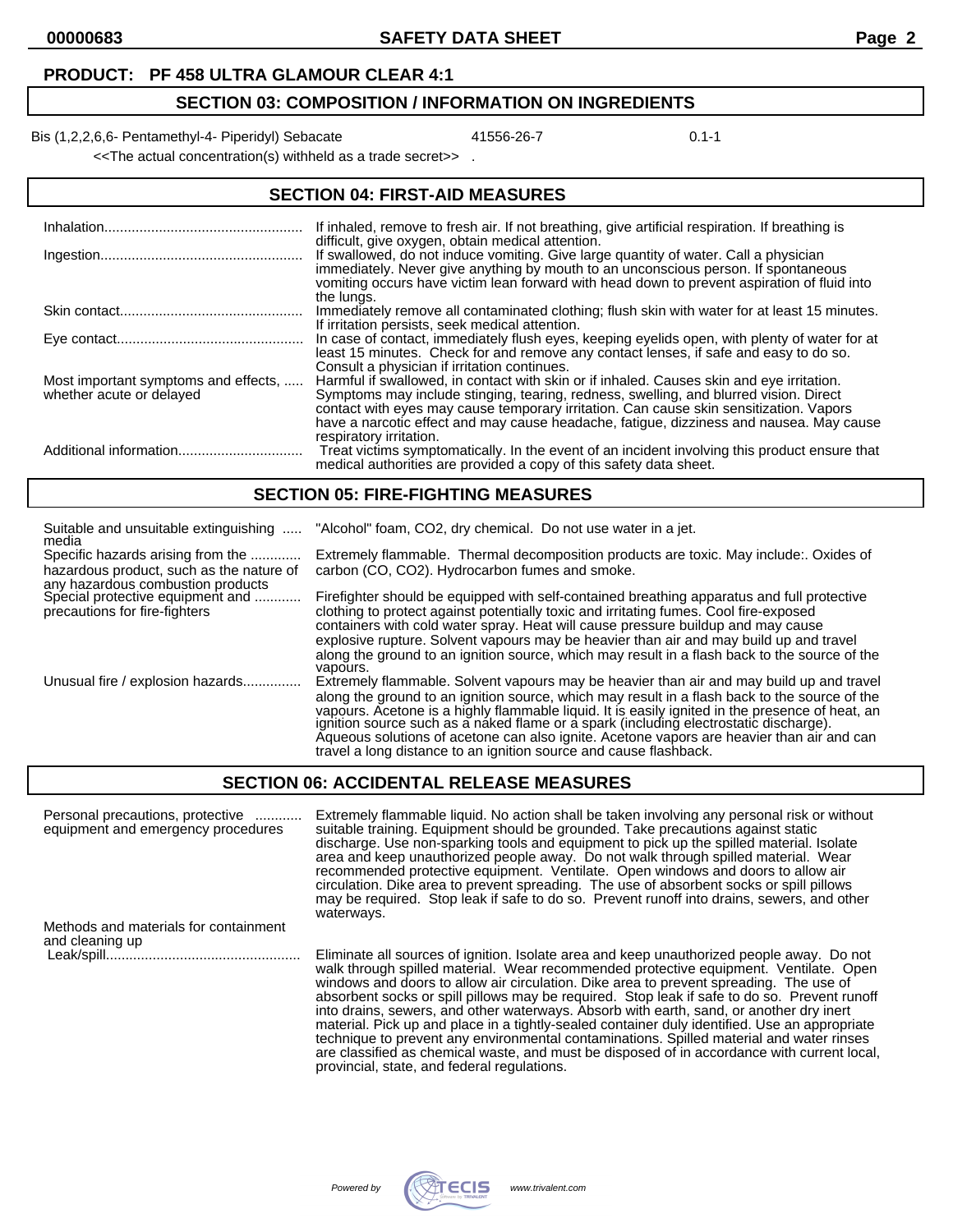#### **PRODUCT: PF 458 ULTRA GLAMOUR CLEAR 4:1**

### **SECTION 07: HANDLING AND STORAGE**

| Precautions for safe handling                                   | Keep away from heat, sparks, and open flame. Always adopt precautionary measures<br>against build-up of static which may arise from appliances, handling and the containers in<br>which product is packed. Ground handling equipment. Avoid all skin contact and ventilate<br>adequately, otherwise wear an appropriate breathing apparatus. Handle and open |
|-----------------------------------------------------------------|--------------------------------------------------------------------------------------------------------------------------------------------------------------------------------------------------------------------------------------------------------------------------------------------------------------------------------------------------------------|
| Conditions for safe storage, including any<br>incompatibilities | container with care. Employees should wash hands and face before eating or drinking.<br>Keep away from heat, sparks, and open flames. Store in a cool, dry and well ventilated<br>area. Keep container closed when not in use. Store away from oxidizing and reducing<br>materials. Store away from sunlight.                                                |

#### **SECTION 08: EXPOSURE CONTROLS / PERSONAL PROTECTION**

|                                                                                                                                                                                                                                                                                                                                                                                                                                                                                                                                                             |                 | <b>ACGIH TLV</b>                                                                                                                                                                                                                                                                                                                                                                          |                 | <b>OSHA PEL</b> | <b>NIOSH</b>              |
|-------------------------------------------------------------------------------------------------------------------------------------------------------------------------------------------------------------------------------------------------------------------------------------------------------------------------------------------------------------------------------------------------------------------------------------------------------------------------------------------------------------------------------------------------------------|-----------------|-------------------------------------------------------------------------------------------------------------------------------------------------------------------------------------------------------------------------------------------------------------------------------------------------------------------------------------------------------------------------------------------|-----------------|-----------------|---------------------------|
| <b>INGREDIENTS</b>                                                                                                                                                                                                                                                                                                                                                                                                                                                                                                                                          | TWA             | <b>STEL</b>                                                                                                                                                                                                                                                                                                                                                                               | PEL             | <b>STEL</b>     | <b>REL</b>                |
| 4-Chlorobenzotrifluoride                                                                                                                                                                                                                                                                                                                                                                                                                                                                                                                                    | Not established | Not established                                                                                                                                                                                                                                                                                                                                                                           | Not established | Not established | Not established           |
| Acetone                                                                                                                                                                                                                                                                                                                                                                                                                                                                                                                                                     | 250 ppm TLV     | 500 ppm                                                                                                                                                                                                                                                                                                                                                                                   | $1,000$ ppm     | Not established | $250$ ppm                 |
|                                                                                                                                                                                                                                                                                                                                                                                                                                                                                                                                                             |                 | ON: 500ppm (TWA); 750ppm (STEL)                                                                                                                                                                                                                                                                                                                                                           |                 |                 |                           |
| <b>Butyl Acetate</b>                                                                                                                                                                                                                                                                                                                                                                                                                                                                                                                                        | $150$ ppm       | $200$ ppm                                                                                                                                                                                                                                                                                                                                                                                 | 150 ppm         | 200 ppm vacated | 150 ppm - STEL 200<br>ppm |
| Bis (1,2,2,6,6-<br>Pentamethyl-4- Piperidyl)<br>Sebacate                                                                                                                                                                                                                                                                                                                                                                                                                                                                                                    | Not established | Not established                                                                                                                                                                                                                                                                                                                                                                           | Not established | Not established | Not established           |
| Appropriate engineering controls<br>Provide natural or mechanical ventilation to control exposure levels below airborne<br>exposure limits. Local mechanical exhaust ventilation should be used at sources of air<br>contamination, such as open process equipment, or during purging operations, to capture<br>gases and fumes that may be emitted. Standard reference sources regarding industrial<br>ventilation (ie. ACGIH industrial ventilation) should be consulted for guidance about<br>adequate ventilation. Explosion-proof exhaust ventilation. |                 |                                                                                                                                                                                                                                                                                                                                                                                           |                 |                 |                           |
| Personal Protective Equipment<br>Local exhaust ventilation is recommended. Wear an appropriate, properly fitted respirator<br>when contaminant levels exceed the recommended exposure limits.                                                                                                                                                                                                                                                                                                                                                               |                 |                                                                                                                                                                                                                                                                                                                                                                                           |                 |                 |                           |
|                                                                                                                                                                                                                                                                                                                                                                                                                                                                                                                                                             |                 | Chemical safety goggles and full faceshield if a splash hazard exists.<br>Wear skin protection equipment. The selection of skin protection equipment depends on<br>the nature of the work to be performed. In the case of mixtures, consisting of several<br>substances, the protection time of the gloves cannot be accurately estimated. Contact<br>glove supplier for recommendations. |                 |                 |                           |
|                                                                                                                                                                                                                                                                                                                                                                                                                                                                                                                                                             |                 | Wear adequate protective clothes.<br>Safety boots per local regulations.<br>Eye wash facility and emergency shower should be in close proximity. Employees should<br>wash their hands and face before eating, drinking, or using tobacco products.                                                                                                                                        |                 |                 |                           |

#### **SECTION 09: PHYSICAL AND CHEMICAL PROPERTIES**

| Appearance/Physical state                      | Liquid.                                           |
|------------------------------------------------|---------------------------------------------------|
|                                                | Clear, colourless.                                |
|                                                | Characteristic odour.                             |
| Odour threshold (ppm)                          | Not available.                                    |
|                                                | Not available.                                    |
| Melting / Freezing point (deg C)               | $<$ -23 C.                                        |
| Initial boiling point / boiling range (deg C). | > 56 °C.                                          |
| Flash point (deg C), method                    | -18°C. (estimate; lowest flash point ingredient). |
|                                                | Not available.                                    |
| Flammability (solids and gases)                | Not applicable. Flammable liquid.                 |
| Upper flammable limit (% vol)                  | 12.6.                                             |
| Lower flammable limit (% vol)                  | 0.9.                                              |
| Vapour pressure (mm Hg)                        | Not available.                                    |
|                                                | $>1$ .                                            |
| Relative Density (Specific Gravity)            | 1.062.                                            |
|                                                | 8.86.                                             |
|                                                | Not available.                                    |
| Partition coefficient - n-octanol/water        | Not available.                                    |
| Auto ignition temperature (deg C)              | Not available.                                    |
|                                                | Not available.                                    |
|                                                | 15 sec Zahn #2.                                   |
|                                                | 1.30 lbs/USG; 155.8 g/L.                          |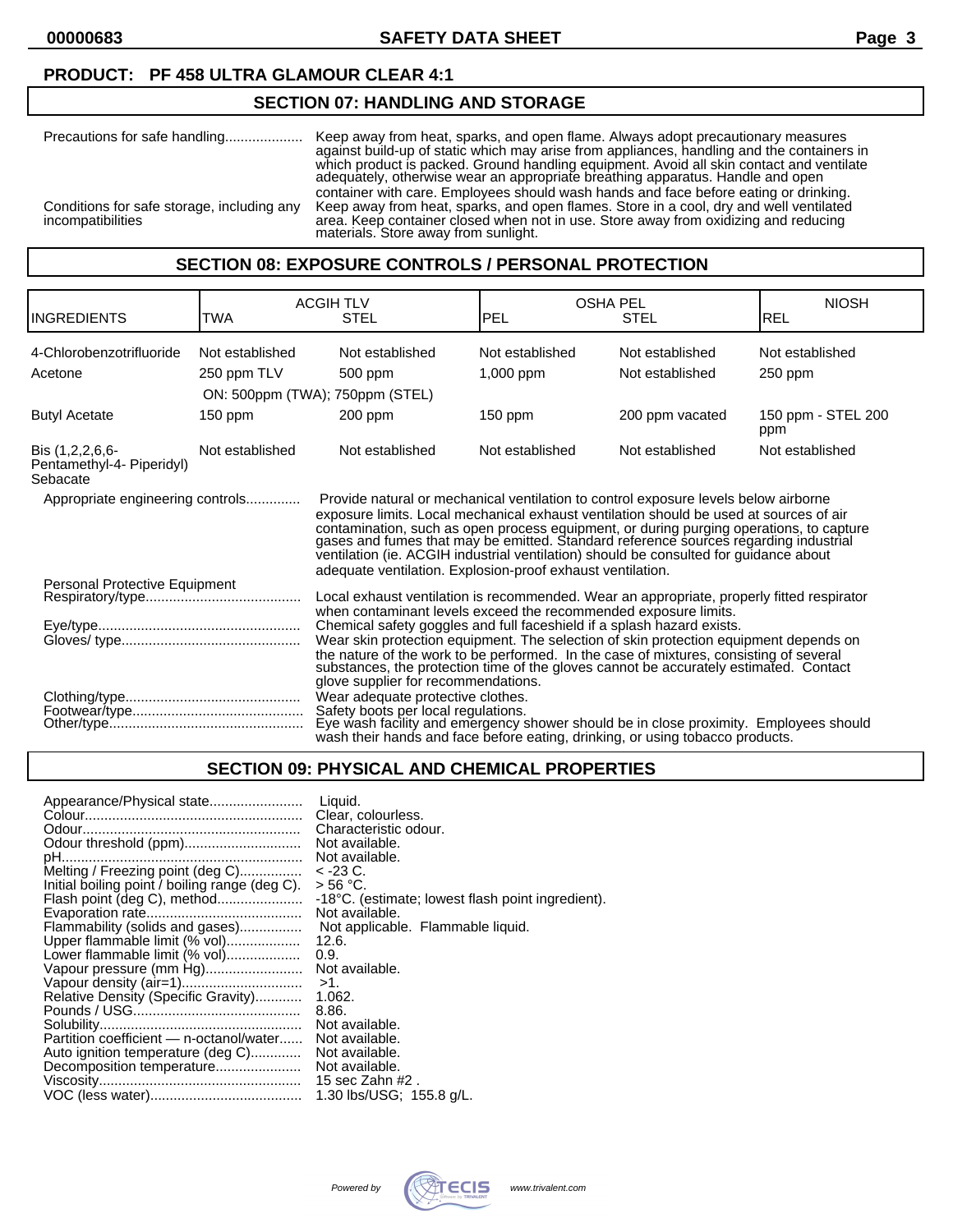## **PRODUCT: PF 458 ULTRA GLAMOUR CLEAR 4:1**

### **SECTION 10: STABILITY AND REACTIVITY**

| discharge, shock or vibration    | Product is stable; hazardous polymerization will not occur.<br>Stable at normal temperatures and pressures.<br>Possibility of hazardous reactions Hazardous polymerization will not occur.<br>Conditions to avoid, including static  Avoid heat, spark, open flames. Electrostatic charge. |
|----------------------------------|--------------------------------------------------------------------------------------------------------------------------------------------------------------------------------------------------------------------------------------------------------------------------------------------|
|                                  | Strong acids. Strong bases. Strong oxidizers. Aldehydes. Ammonia. Peroxides. Reducing                                                                                                                                                                                                      |
|                                  | agents. Acetone may ignite or react violently with strong oxidizing agents, such as chromic<br>acid, chromium trioxide, chromyl chloride, hot nitric acid, potassium permanganate (in an<br>alkaline medium), or peroxides.                                                                |
| Hazardous decomposition products | No hazardous decomposition products when stored and handled correctly. See<br>hazardous combustion products section 5.                                                                                                                                                                     |

## **SECTION 11: TOXICOLOGICAL INFORMATION**

| <b>INGREDIENTS</b>                                                                                             |                                                                                                                                                                                                                                                                                                                                                                                                                                                                                                                         | LC50                                                                                                                                                                                                                                                                                                                                                                                                                                                                                                                                                                                                 | LD50                                                       |
|----------------------------------------------------------------------------------------------------------------|-------------------------------------------------------------------------------------------------------------------------------------------------------------------------------------------------------------------------------------------------------------------------------------------------------------------------------------------------------------------------------------------------------------------------------------------------------------------------------------------------------------------------|------------------------------------------------------------------------------------------------------------------------------------------------------------------------------------------------------------------------------------------------------------------------------------------------------------------------------------------------------------------------------------------------------------------------------------------------------------------------------------------------------------------------------------------------------------------------------------------------------|------------------------------------------------------------|
| 4-Chlorobenzotrifluoride                                                                                       |                                                                                                                                                                                                                                                                                                                                                                                                                                                                                                                         | 4479 ppm                                                                                                                                                                                                                                                                                                                                                                                                                                                                                                                                                                                             | $>6,800$ mg/kg (rat oral);<br>>2,700 mg/kg (rabbit dermal) |
| Acetone                                                                                                        |                                                                                                                                                                                                                                                                                                                                                                                                                                                                                                                         | 50,100 mg/m3 8 hours, rat                                                                                                                                                                                                                                                                                                                                                                                                                                                                                                                                                                            | 5,800 mg/kg (rat oral)                                     |
| <b>Butyl Acetate</b>                                                                                           |                                                                                                                                                                                                                                                                                                                                                                                                                                                                                                                         | 390 ppm (4 hr)                                                                                                                                                                                                                                                                                                                                                                                                                                                                                                                                                                                       | 10768 mg/kg oral rat 17600 mg/kg<br>dermal rabbit          |
| Bis (1,2,2,6,6- Pentamethyl-4- Piperidyl) Sebacate                                                             |                                                                                                                                                                                                                                                                                                                                                                                                                                                                                                                         | Not Available                                                                                                                                                                                                                                                                                                                                                                                                                                                                                                                                                                                        | 2369-3920 mg/kg (oral rat),<br>>2000 mg/kg (dermal rabbit) |
| Symptoms related to the physical, chemical<br>and toxicological characteristics<br>Effects of chronic exposure | coordination.                                                                                                                                                                                                                                                                                                                                                                                                                                                                                                           | Eye contact. Skin contact. Skin absorption. Inhalation.<br>May cause severe eye irritation. May damage eyes. Causes skin irritation. Persons<br>previously sensitized can experience an allergic reaction with symptoms of reddening,<br>itching, swelling and rash. May be absorbed by the skin. Inhalation of high vapour may<br>cause central nervous system effects, dizziness, headache, nausea, or loss of<br>Chronic exposure to organic solvent vapours have been associated with various neurotoxic<br>effects including permanent brain and/or nervous system damage, kidney, liver, blood |                                                            |
| Carcinogenicity of material<br>Sensitizing capability of material<br>Specific Target Organ Toxicity            | damage and reproductive effects among women. Symptoms may include nausea,<br>vomiting, abdominal pain, headache, impaired memory, loss of coordination, insomnia and<br>breathing difficulties.<br>The components of this product are not listed by IARC, NTP or regulated as a carcinogen<br>by OSHA.<br>May cause sensitization by skin contact.<br>Acetone has been shown to cause reproductive effects in rats by ingestion and inhalation.<br>May cause drowsiness or dizziness. May cause respiratory irritation. |                                                                                                                                                                                                                                                                                                                                                                                                                                                                                                                                                                                                      |                                                            |

### **SECTION 12: ECOLOGICAL INFORMATION**

|                               | Product data not available.  |
|-------------------------------|------------------------------|
| Persistence and degradability | Product data not available.  |
|                               | Product data not available.  |
|                               | Product data not available.  |
|                               | Do not allow to enter waters |

| Persistence and degradability Product data not available. |
|-----------------------------------------------------------|
| Bioaccumulative potential Product data not available.     |
|                                                           |
|                                                           |
|                                                           |

## **SECTION 13: DISPOSAL CONSIDERATIONS**

Information on safe handling for disposal . Dispose of as an industrial waste in a manner acceptable to good waste management and methods of disposal, including any practice and in accordance with applicable local, provincial/State or federal regulations. Do contaminated packaging not heat or cut empty containers with electric or gas torch. Empty containers must be handled with care due to product residue.

### **SECTION 14: TRANSPORT INFORMATION**

|                              | UN1263 - PAINT - Class 3 - Packing Group II - This product meets limited quantity                                                           |
|------------------------------|---------------------------------------------------------------------------------------------------------------------------------------------|
|                              | exemption when shipped in containers less than 5 litres.<br>Refer to 49CRF                                                                  |
|                              | 172.101 for additional non-bulk packaging requirements.<br>UN1263 - PAINT - Class 3 - Packing Group II. Do not ship by air without checking |
|                              | appropriate IATA regulations. Limited Quantity.                                                                                             |
| IMDG Classification (Marine) | UN1263 - PAINT - Class 3 - Packing Group II - EmS: F-E S-E. Limited Quantity. Check                                                         |
|                              | IMDG regulations for limited quantity exemptions.                                                                                           |